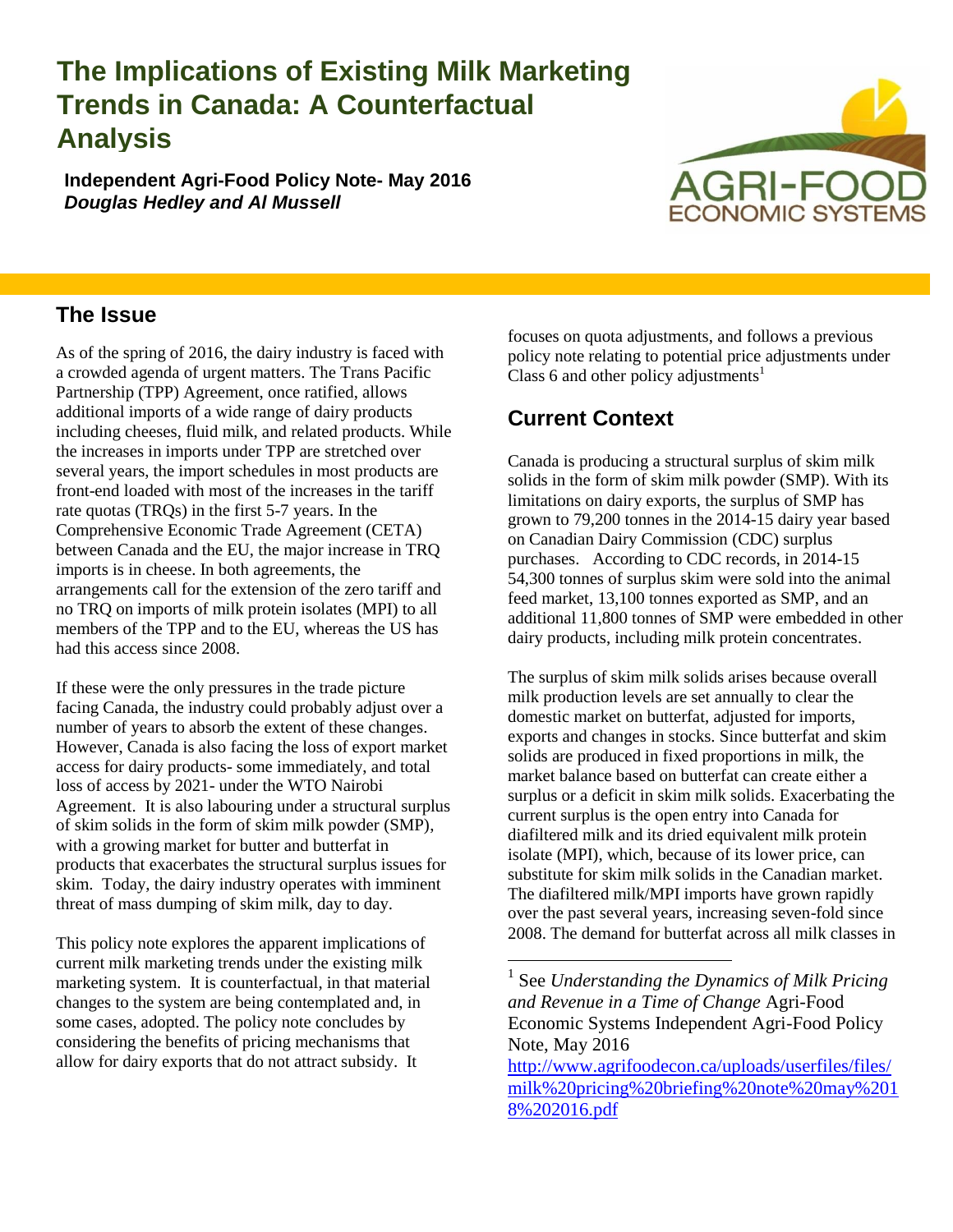

Canada has been growing an average of about 1.85 million kilograms each year from 2003-04 to 2014-15. The result is a persistent and growing surplus of skim milk solids in Canada.

The WTO Nairobi Agreement (December 2015) raises another dimension beyond the two major trade agreements. Canada agreed to remove all export subsidies immediately (as of 1 January 2016), with the caveat that if Canada eliminates all export subsidies on dairy products sold to developing countries starting in 2016, some export subsidies could remain in place until the end of the year 2020. The only export subsidies that Canada maintains are for dairy products, an arrangement that stems from the WTO Agreement of 1994. This 1994 agreement provides Canada with two binding limits on most dairy product exports: the maximum value of the export subsidy outlays, and the maximum volume of exports each (dairy) year (Table 1).

| Table 1: Export Subsidy Limits for Dairy Products |                             |                                         |  |  |
|---------------------------------------------------|-----------------------------|-----------------------------------------|--|--|
| Product                                           | Maximum<br>Outlays (\$'000) | <b>Maximum Volumes</b><br>('000 tonnes) |  |  |
| <b>Butter</b>                                     | 11,025                      | 3,500                                   |  |  |
| Skim Milk Powder                                  | 31,149                      | 44,953                                  |  |  |
| Cheese                                            | 16,228                      | 9,076                                   |  |  |
| <b>Other Milk Products</b>                        | 22,505                      | 30,282                                  |  |  |
| <b>Incorporated Products</b>                      | 20,276                      | na                                      |  |  |

In recent years, it has been the value of the export subsidy outlays that has been the binding constraint, so the volume of exports under subsidy remains considerably less than the maximum volume of exports to which Canada has agreed in the WTO. The Nairobi Agreement goes further. It indicates that if Canada chooses to meet the requirements for extending export subsidies to the end of 2020, the maximum volume of subsidized exports cannot exceed the average exports that attracted subsidy in the three-year period 2003-05 (Table 2). Additionally, both WTO volume and outlay criteria would also have to be met.

| Table 2: Maximum Volume of Exports, |        |  |  |  |
|-------------------------------------|--------|--|--|--|
| Nairobi Agreement (tonnes)          |        |  |  |  |
| 774<br><b>Butter</b>                |        |  |  |  |
| <b>SMP</b>                          | 10,708 |  |  |  |
| Cheese                              | 4,003  |  |  |  |
| <b>Other Milk Products</b>          | 10,598 |  |  |  |

Based on Canada's past notifications of export subsidy volumes of SMP, the maximum volume under the Nairobi Agreement is 10,708 tonnes (the average of the three dairy years, 2003-04 to 2005-06), effective in the next dairy year. This is substantially less than the actual volume of SMP exported under subsidy in 2014-15  $(13,100 \text{ tonnes})^2$ . So Canada stands to lose about 2,400 tonnes of SMP export access for the next five years, and then to lose all of this export access.

## **Metrics of Adjustment**

This background enables an exploration of the structural surplus of skim solids in Canada and the effects of waiting until the end of 2020 dairy year for adjustment to the loss of subsidized exports. To do so, the following assumptions are adopted:

<sup>2</sup> It remains unclear whether the calendar year or the dairy year will be used to calculate export subsidy outlays and volumes. However, "Canada does not possess reliable statistics regarding its subsidized dairy exports for the marketing years 2000/01 to 2002/03 because exports that were considered subsidized were not tracked separately from non-subsidized exports." (From G/AG/N/CAN/55, Notification of Export Subsidies to WTO). As a result, dairy years are used for the analysis.

In most agreements that specify years, the use of a commodity year may be used instead of the calendar year. The year in the agreement then refers to the commodity year beginning during that year. In this case, it is assumed that the 2003-05 average will be taken as the three dairy years, 2003-04 to 2005-06 (August-July). To note, the Nairobi Agreement does not indicate that all export subsidies must end by 31 December 2020; it states only that "export subsidies shall be eliminated by the end of 2020".

**Independent Agri-Food Policy Notes provide non-commissioned, independent perspectives on issues in agri-food**

 $\overline{a}$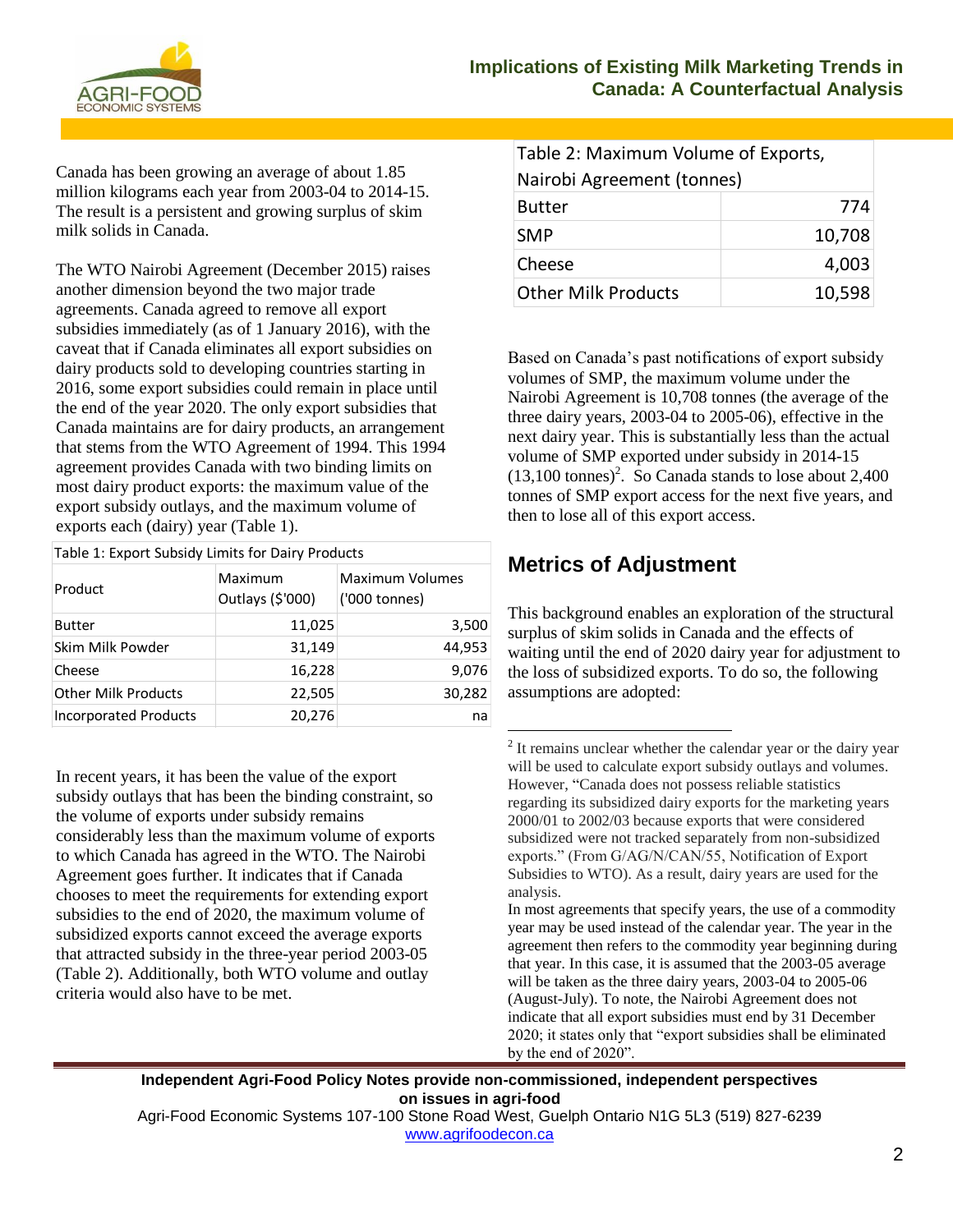

- The demand for and disappearance of milk and milk products in Class 1 (fluid milk), is assumed to be independent of the utilization of butterfat in Classes  $2 - 5$ .
	- While some changes in average butterfat content in fluid products have taken place over the years, there have not been major changes in the shares of butterfat and skim solids across the fluid and Classes 2-5 divide.
- The utilization of butterfat in Classes 2-5 will continue to increase at the average growth rate in the period 2003-04 to 2014-15.
	- Although alternative methods can be used to estimate the skim solids arising from each kilogram of butterfat in Classes 2-5, this relationship (skim solids per kilogram of butterfat) has been quite stable over the period 2011-12 to 2014-15, following greater variation in earlier years.
- Imports of diafiltered milk/MPI will stay at 2014-15 levels, i.e., 27.9 thousand tonnes.
	- This is a very strong assumption. While possible that MPI imports will stabilize at current levels, continued increases over the next 5-6 years will further crowd out skim solids produced in Canada, increasing the surplus skim solids market in Canada, well above the estimates below.
- The animal feed market for skim solids is saturated at 2014-15 levels (54,300 tonnes); that is, no growth is assumed in this market.
	- The 54,300 tonnes of skim solids sold in the animal feed market is the highest level in recent years. It represents by far the lowest priced skim components in the milk market. Growth beyond this level will clearly stretch and potentially outrun processors' drying capacity. The possibility exists that some livestock growers could arrange to utilize the product in liquid form, but this would require new investment by the livestock industry and is probably limited to a local phenomenon near processing plants.
- The sum of the weights of protein and other solids derived from milk is equivalent to the weight of SMP.
- The ratio of skim solids to butterfat used to calculate the skim solids from Classes 2-5 is 2.023, the annual average over the years 2011-12 to 2014-15.
- Processors will not significantly change utilization shares of dairy products made from milk.

Using the butterfat utilization in Classes 2-5 from 2003- 04 to 2014-15, we can estimate its growth rate in butterfat demand/disappearance in these classes and use this rate of growth to estimate the butterfat production through  $2021-22$ <sup>3</sup> We can start with the knowledge that the structural surplus of SMP (protein plus other solids) was 79,200 tonnes, based on CDC removals. We also know that beginning in 2016-17, the maximum level of SMP exports will be no more than 10,708 tonnes, and the other exported products will be capped at current or lower levels, under the combined WTO export limitations and the WTO Nairobi agreement.

#### **Empirical Estimates**

Total dairy exports of SMP equivalent in 2014-15 were  $24.9$  million kilograms;<sup>4</sup> disappearance from Class  $5(d)$ was 26.5 million kilograms, very close to the SMP equivalent exports reported by CDC.<sup>5</sup> For the categories of SMP, cheese, other milk products and incorporated products, the amount of exports was at or very near current WTO export limitations. As a result, based on current prices, the maximum allowable exports under the Nairobi Agreement will be no more (and likely less) than the 24.9 million kilograms exported in 2014-15. Starting in the 2021-22 dairy year (at the latest), these exports will no longer be permitted.

The projected growth in butterfat utilized in Classes 2-5 is 1.85 million kilograms per year, with consequent growth in protein and other solids of about 3.76 million

**Independent Agri-Food Policy Notes provide non-commissioned, independent perspectives on issues in agri-food**

 $\overline{a}$ 

 $3$  The method was to regress the annual butterfat disappearance on a linear time trend for the years 2003-04 to 2014-15.

<sup>4</sup> Canadian Dairy Commission Annual Report, 2014-15.

<sup>&</sup>lt;sup>5</sup> From AAFC Canadian Dairy Information Centre.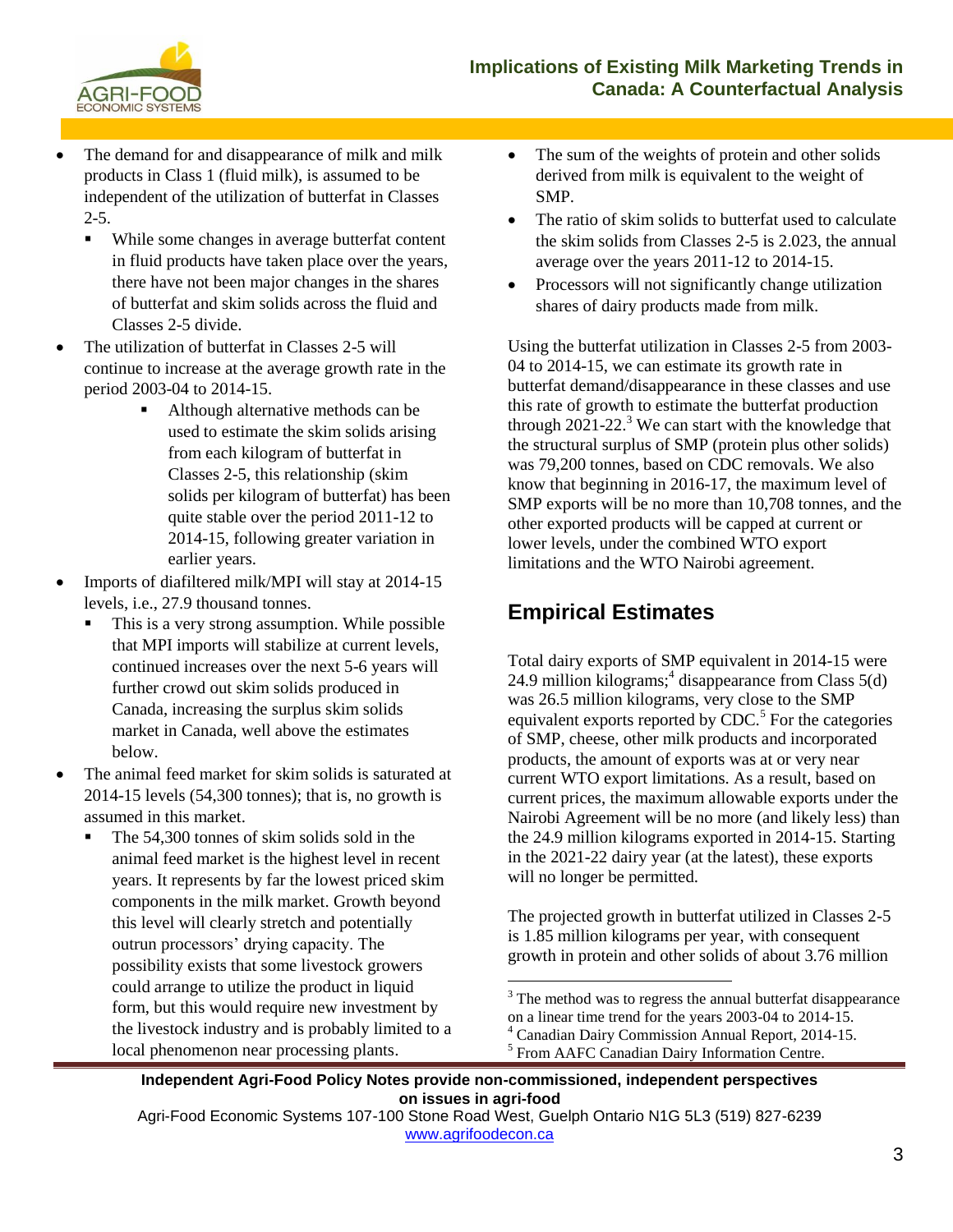

kilograms each year. As a result, by 2020-21, there will be 22.6 million kilograms of additional skim solids that cannot be absorbed domestically compared to 2014-15 levels (Table 3).

In 2021-22 there will be 26.3 million kilograms of additional skim solids, but no opportunity to export any product that attracts an export subsidy. This is on top of the 24.9 million kilograms that cannot be exported and must be absorbed domestically, for a total of 51.23 million kilograms of additional non-fat milk solids that must clear the domestic market. With this level of growth in butterfat disappearance and associated skim production, it can be anticipated that the dairy processing industry will run out of drying capacity for skim milk powders long before 2021-22.

In Tables 4 and 5, reductions in growth of production are explored. Even with an annual increase in butterfat utilization of just 1.0 million kilograms (rather that 1.85 million kilograms) of butterfat, there remains about seven and a half million kilograms of skim solids without a market by 2020-21.

Further exploration indicates that annual reductions in butterfat production of three million kilograms per year on a sustained basis would be required to eliminate the structural surplus entirely. That is, non-fat solids production would be entirely absorbed in the Canadian market, without any product going to the animal feed market. This would be equivalent to setting the supplydemand balance using non-fat milk solids instead of butterfat demand and disappearance- a *de facto* skim quota.

#### **Implications**

While crude, the analysis illustrates the true nature and potential magnitude of the imbalance in the Canadian dairy market, within the current market structures and pricing. Recall that the calculations are based on halting imports of diafiltered milk/MPI at current levels. Continued growth in these imports simply makes the results more severe.

Several options come to mind to address this imbalance. Clearly, importing butter instead of meeting butterfat demand/disappearance with production in Canada is a possibility. The other obvious option is to find export markets for non-fat milk solids or other value added products using these solids at world prices that do not attract export subsidies. Finding additional markets within Canada for the structural surplus of non-fat milk solids is also a possibility- although remote because of the large volumes involved- and surely many of these have already been sought. The animal feed market may be able to absorb more over time; however, the projections suggest that a more than doubling of this market demand would be required and sustained over time.

Building the capacity to produce ultrafiltered milk and MPIs in Canada to offset or displace imports of these products may offer some relief, although the quantities required to rebalance the domestic market may be in excess of Canada's capacity to absorb the quantities required. Finally, even an annual decline in butterfat production by three million kilograms will not eliminate the need to move milk solids into the feed market, nor would it be enough to displace diafiltered/MPI imports at current levels.

In general, only two realistic paths are evident: either a steady and sharp annual reduction in butterfat production (through decreases in quota), coupled with butter imports, or finding an acceptable means to export skim products without attracting subsidy. In the former alternative, total milk production would be reduced, prices could probably remain at near existing levels, with a concomitant reduction in farm revenue. Per unit quota values may rise or remain close to current levels, although aggregate value of quota is likely to fall.

Enabling exports of skim products without attracting subsidy would allow the structural surplus to be removed from the Canadian market at world prices, with the potential for increased revenue by substituting exports of skim for domestic animal feed use. The price of skim for animal feed in 2014-15 was \$0.78/kg (Class 4m), compared about \$1.80/kg for skim in Class 5d exports.

**Independent Agri-Food Policy Notes provide non-commissioned, independent perspectives on issues in agri-food** Agri-Food Economic Systems 107-100 Stone Road West, Guelph Ontario N1G 5L3 (519) 827-6239 [www.agrifoodecon.ca](http://www.agrifoodecon.ca/)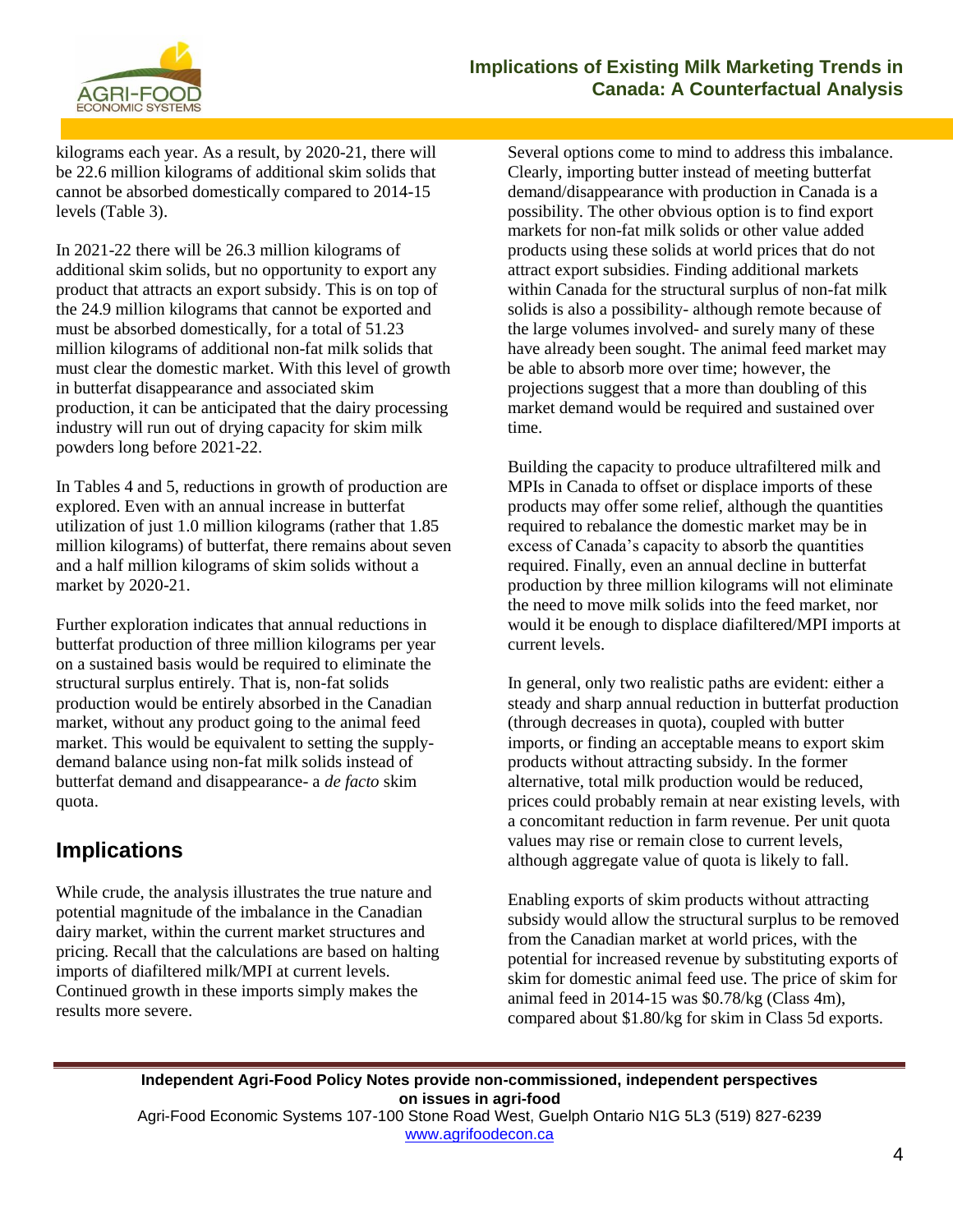

Other measures have been proposed to ameliorate the structural surplus: blocking imports of MPI and strict adherence to the product compositional standards. Attempting to block imports of diafiltered milk/MPI, particularly from the US, raises issues of impairment of access by the US into the Canadian market, and could prove very costly in terms of Canada's restricted access to the American market for a range of products, far beyond agricultural products, in response to blocking diafiltered milk/MPI imports.

Moreover, blocking diafiltered milk/MPI imports from the US is not a solution to the Canadian market balance problem. Imports of MPI from the US were 27.9 thousand tonnes in 2014-15, far less than the adjustment required in the structural surplus of skim.

A more feasible alternative to reducing diafiltered milk/ MPI imports would be arrangements allowing dairy processors access to domestic skim product at world prices to compete effectively with diafiltered milk/MPI imports. Equally, restricting the use of diafiltered milk/MPI in cheese manufacture by strict adherence to the cheese (and possibly other products) compositional standards would likely not be sufficient to significantly alter the structural surplus of skim powder. At most, this quantity can be expected to be about the current level of MPI imports.

# **Conclusion**

The Canadian dairy market is now badly out of balance. This is the product of export limits, more porous border controls- especially on skim-based products- capacity to process skim milk into SMP and other products that has not kept up with volume growth, and a growing butter/butterfat market linked to a butterfat production quota. Left as it stands, it is locked in a perverse adjustment model, in which the quota adjustment to increases in demand for butterfat will result in the industry drowning itself in skim milk.

Broadly speaking, producers are not excited by the prospect of dairy exports, and even less excited by the prospect of export prices. Some may be prepared to

accept material shrink in quotas to avoid the spectre of world prices and associated volatility.

However, this analysis suggests that the required shrink in quota could be profound, and require the importation of significant volumes of butter. The optics of a milk supply management system dependent upon imports to operate effectively would not inspire public confidence. The signal sent to the dairy processing segment of producer willingness to significantly shrink the market to avoid price concessions is singularly negative. The logical adjustment for processors to a shrinking milk supply is to close dairy plants. Indeed, as processors begin to disinvest and close plants in response to a shrinking market, producers will begin to lose control over volumes that can be marketed as the limits on producer market access could be defined by available plant capacity rather than quota as traditionally operated.

Finally, while pricing and quota are formally separate in milk supply management, when confronted with large adjustments it will become evident that this separation is artificial. The scenarios outlined here, based on existing trends and structure, will logically lead to very large surpluses, probably resulting in costs of landfill or other disposal, payable by producers. Attempting to retain the current milk class/component pricing surface in the face of very large surpluses will prove increasingly difficult.

This analysis is presented as a counterfactual, as the dairy industry is well aware of, and has very advanced discussions on an ingredient strategy that addresses precisely these issues. Ontario has already implemented a milk Class 6 program consistent with the ingredient strategy to address these, Manitoba plans to implement in the new dairy year 2016-17, and other provinces may adopt this as well or a national agreement on an ingredient strategy (similar to Class 6) may occur. In the interim, the CDC has expanded availability of 4m milk to make ultrafiltered milk (liquid MPC).

Our estimates elsewhere suggest that a national class 6 program that absorbs skim in classes 4 and 5(d) would only have small impacts on the blend price, dependent upon the ability of the "upcharge" pricing to isolate and limit world skim prices from other domestic classified

**Independent Agri-Food Policy Notes provide non-commissioned, independent perspectives on issues in agri-food**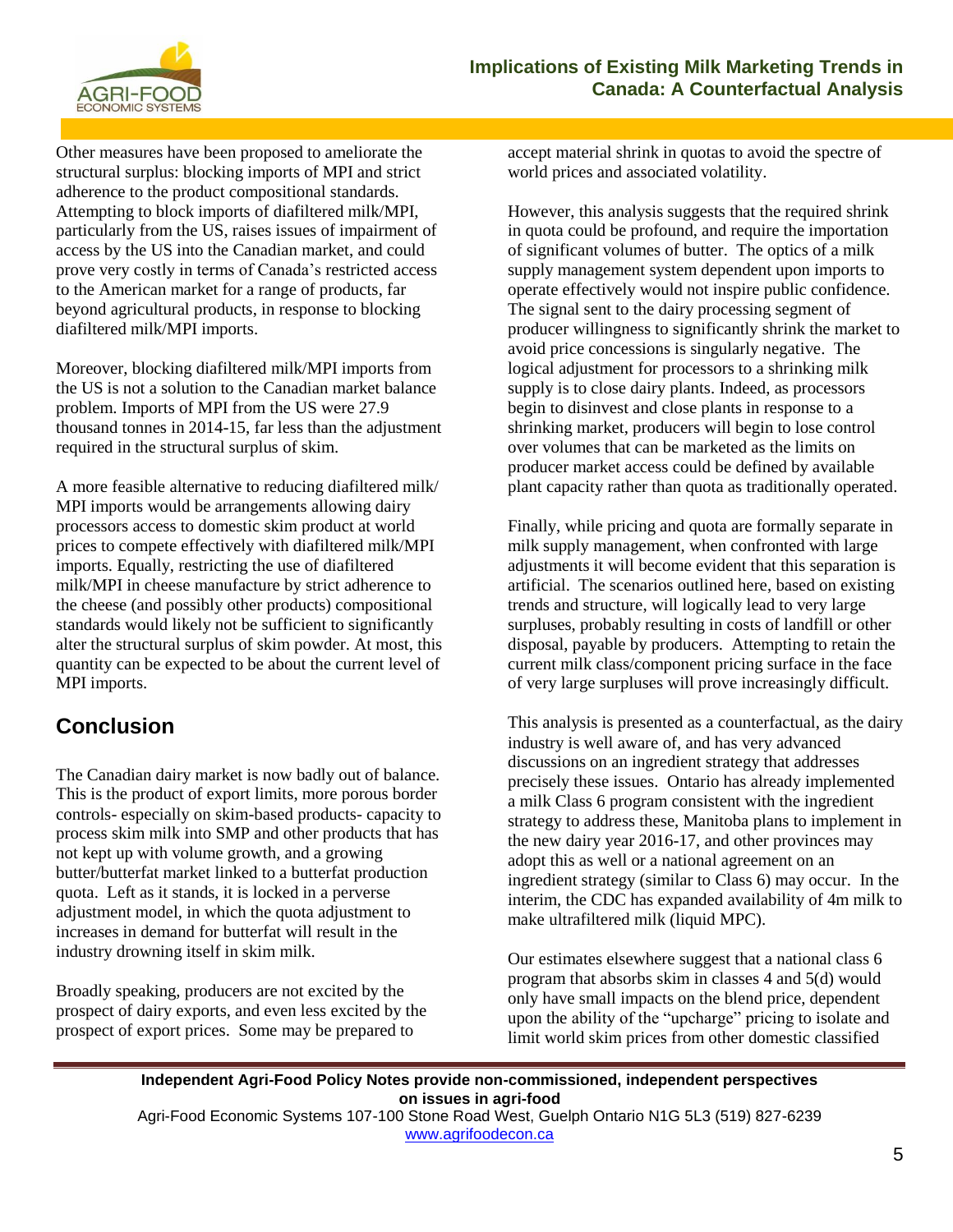

prices<sup>6</sup>. Other analyses of the anticipated impact of Class 6, or the alternative to a Class-6 like program, have not yet been made public.

At this point, perhaps the biggest risk to resolution of the structural skim surplus issue in milk supply management is the lack of unity among producers. The system is provincially fragmented by design, but ideas and attitudes do not need to be so. As some provinces move independently toward Class 6 initiatives, some of the accepted constants of the system- such as regional pools and provincial quota shares- will become strained, and perhaps even buckle, leading to a weaker marketing system and into unprecedented territory for market collaboration.

This should cause all concerned to consider the risks of an ingredient strategy, but equally the stark realities of the status quo.

 $\overline{a}$ <sup>6</sup> Understanding the Dynamics of Milk Pricing and Revenue in

a Time of Change Agri-Food Economic Systems Independent

Agri-Food Policy Note, May 2016

**Independent Agri-Food Policy Notes provide non-commissioned, independent perspectives on issues in agri-food** Agri-Food Economic Systems 107-100 Stone Road West, Guelph Ontario N1G 5L3 (519) 827-6239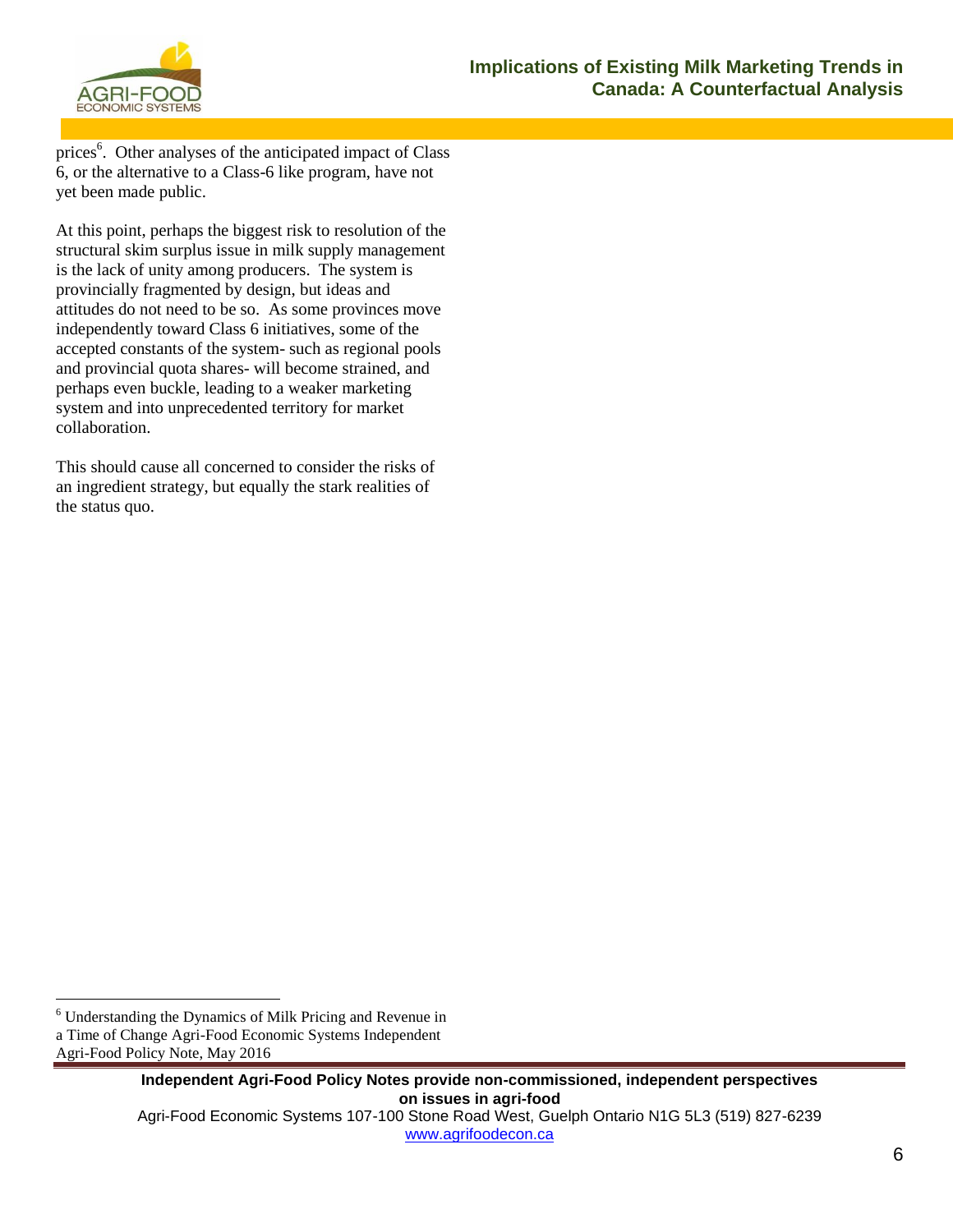

#### **Table 3 Projected Structural Surplus in Skim Milk Solids from Milk Classes 2-5 at 1.85 million Kgs Annual Growth in Butterfat\***

| Dairy<br>Year | <b>Butterfat</b><br>Disappearance | Skim<br>Solids<br>Produced | Cumulative<br>Growth in<br>Skim Solids | Actual and<br>Projected<br>Structural<br>Surplus | Animal<br>Feed Use | Exported<br>Skim<br>Solids | Excess<br>Skim<br>Solids<br>with No<br>Market | Structural<br>Surplus as<br>% of Skim<br>Solids |
|---------------|-----------------------------------|----------------------------|----------------------------------------|--------------------------------------------------|--------------------|----------------------------|-----------------------------------------------|-------------------------------------------------|
|               |                                   |                            |                                        | million kilograms                                |                    |                            |                                               | $\%$                                            |
| $2014 - 15**$ | 231.62                            | 472.61                     | 0.00                                   | 79.20                                            | 54.30              | 24.90                      | 0.00                                          | 16.8                                            |
| 2015-16       | 233.47                            | 476.38                     | 3.76                                   | 82.96                                            | 54.30              | 24.90                      | 3.76                                          | 17.4                                            |
| 2016-17       | 235.32                            | 480.14                     | 7.52                                   | 86.72                                            | 54.30              | 24.90                      | 7.52                                          | 18.1                                            |
| 2017-18       | 237.17                            | 483.90                     | 11.29                                  | 90.49                                            | 54.30              | 24.90                      | 11.29                                         | 18.7                                            |
| 2018-19       | 239.02                            | 487.66                     | 15.05                                  | 94.25                                            | 54.30              | 24.90                      | 15.05                                         | 19.3                                            |
| 2019-20       | 240.87                            | 491.42                     | 18.81                                  | 98.01                                            | 54.30              | 24.90                      | 18.81                                         | 19.9                                            |
| 2020-21       | 242.72                            | 495.19                     | 22.57                                  | 101.77                                           | 54.30              | 24.90                      | 22.57                                         | 20.6                                            |
| 2021-22       | 244.58                            | 498.95                     | 26.33                                  | 105.53                                           | 54.30              | 0.00                       | 51.23                                         | 21.2                                            |

\* Skim Solids to Butterfat ratio based on the average actual values for Milk Classes 2-5 in 2011-12 to 2014-15

\*\* Actual 2014-15 data from AAFC Canadian Dairy Information Centre, and Canadian Dairy Commission Annual Report 2014-15

## **Table 4 Structural Surplus of Non-fat Milk Solids Under Various Growth Rates for Butterfat**

|         | $-3.00$ | $-1.50$                  | 0.00  | 1.00  | 1.85   |  |  |
|---------|---------|--------------------------|-------|-------|--------|--|--|
|         |         | <b>Million Kilograms</b> |       |       |        |  |  |
| 2014-15 | 79.20   | 79.20                    | 79.20 | 79.20 | 79.20  |  |  |
| 2015-16 | 73.10   | 76.15                    | 79.20 | 81.23 | 82.96  |  |  |
| 2016-17 | 67.01   | 73.10                    | 79.20 | 83.26 | 86.72  |  |  |
| 2017-18 | 60.91   | 70.06                    | 79.20 | 85.30 | 90.49  |  |  |
| 2018-19 | 54.81   | 67.01                    | 79.20 | 87.33 | 94.25  |  |  |
| 2019-20 | 48.72   | 63.96                    | 79.20 | 89.36 | 98.01  |  |  |
| 2020-21 | 42.62   | 60.91                    | 79.20 | 91.39 | 101.77 |  |  |
| 2021-22 | 36.53   | 57.86                    | 79.20 | 93.42 | 105.53 |  |  |

#### **Independent Agri-Food Policy Notes provide non-commissioned, independent perspectives on issues in agri-food**